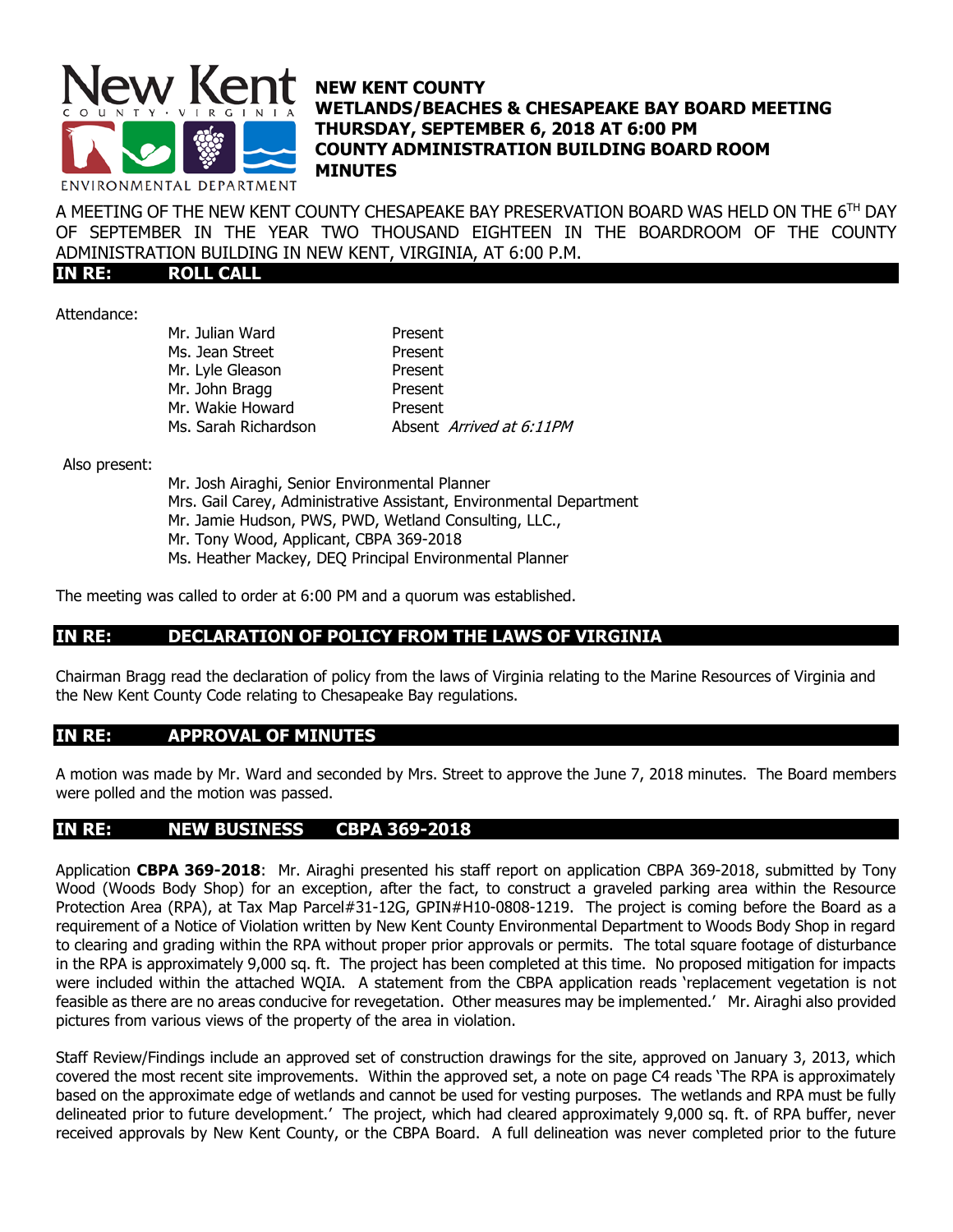development as specified in the approved plans. This exception request comes after two (2) Notices of Violation letters were issued; one by the New Kent County Environmental Director and one by the New Kent County Zoning Administrator. The violations were drafted after receiving a complaint that construction activities were taking place without proper approvals. At the time the Notice of Violations were written, the area had been timbered and cleared. Since the violation was written, the cleared area has been graveled and is currently being used as a vehicle storage. The proposed construction falls within the 100-foot RPA boundary. This would fall under the Chesapeake Bay requirements, requiring approval by the Chesapeake Bay Board. The submitted WQIA does not provide for any mitigation for the encroachment.

Mr. Airaghi added that the approved site plan provided for a detention basin. The detention basin, which was designed to treat stormwater runoff and meet state standards for water quality is no longer present because it had been filled in.

Mr. Wood said he did not mean to interrupt Mr. Airaghi, but requested to speak after Mr. Airaghi.

Mr. Bragg told Mr. Wood that he would have an opportunity to speak.

Mr. Airaghi continued on showing the Board a copy of the page from the 2013 approved site plan with the note addressing the RPA and wetlands delineation.

Mr. Hudson interjected saying he had 'messed up' when he submitted the WQIA of 9,000 sq. ft., and mentioned it was probably half of that, 4,500 sq. ft at Woods Body Shop. Mr. Hudson admitted he calculated the 9,000 square feet from the aerial and he was wrong.

Mr. Woods stated he would be able to show the Board when Mr. Airaghi was finished.

Mr. Bragg requested for Mr. Airaghi to proceed.

Mr. Airaghi informed the Board that the Zoning Department is requiring an amendment to the 2013 site plan. The Board's decision will impact what will be required on the amendment. Mr. Airaghi then provided the Staff Recommendation's to the Board which were the following: Encroachment into the RPA for commercial use, gravel parking lot is not in general conformance with the exemption and approvals found in the Chesapeake Bay Act as the site is under violations from the Zoning and Environmental Departments. The motion made will be incorporated into the revised site plan that will be required post Chesapeake Bay Board ruling. This will include approving encroachments or replanting reestablished areas of the RPA that were affected by the development.

Mr. Bragg then inquired if Mr. Hudson had anything else to add.

Mr. Wood stated he probably knew better than anyone.

Mr. Bragg stated for Mr. Wood to continue.

Mr. Wood informed the Board that the detention basin was never installed when the building was constructed. Mr. Wood also stated he asked the environmental inspector, at that time, if he would be able to gravel the area in question and did so upon the approval of the environmental inspector. Mr. Wood stated that it was not until about two (2) years ago that he learned the property was in violation and said 'since they (New Kent County) did not push it, I did not push it and left it the way it was.' Mr. Wood added that he did agree the detention basin was needed. Mr. Wood said his original intention was that there were approximately six (6) trees, of which two (2) were leaning towards the building and he had instructed his 14-year-old son, during Spring Break, to clear out the area. Mr. Wood added that there had been an old road there since Mr. Wood was a child and all sorts of cars and miscellaneous items were in that area. So, he removed those items and knocked the trees down. When the letters (Notices of Violation) were sent out, the area was already cleared and graveled. Mr. Woods stated that although it sounded bad, it was not his intent.

Mr. Howard commented 'no malicious intent', to which Mr. Wood agreed.

Mr. Wood added that he did not realize it was as large an area, he had originally though it was approximately 2,000 sq. ft.

Mr. Hudson stated the area was actually more like 4,500 sq. ft., to which Mr. Wood agreed and stated in hindsight it was actually 4,500 sq. ft.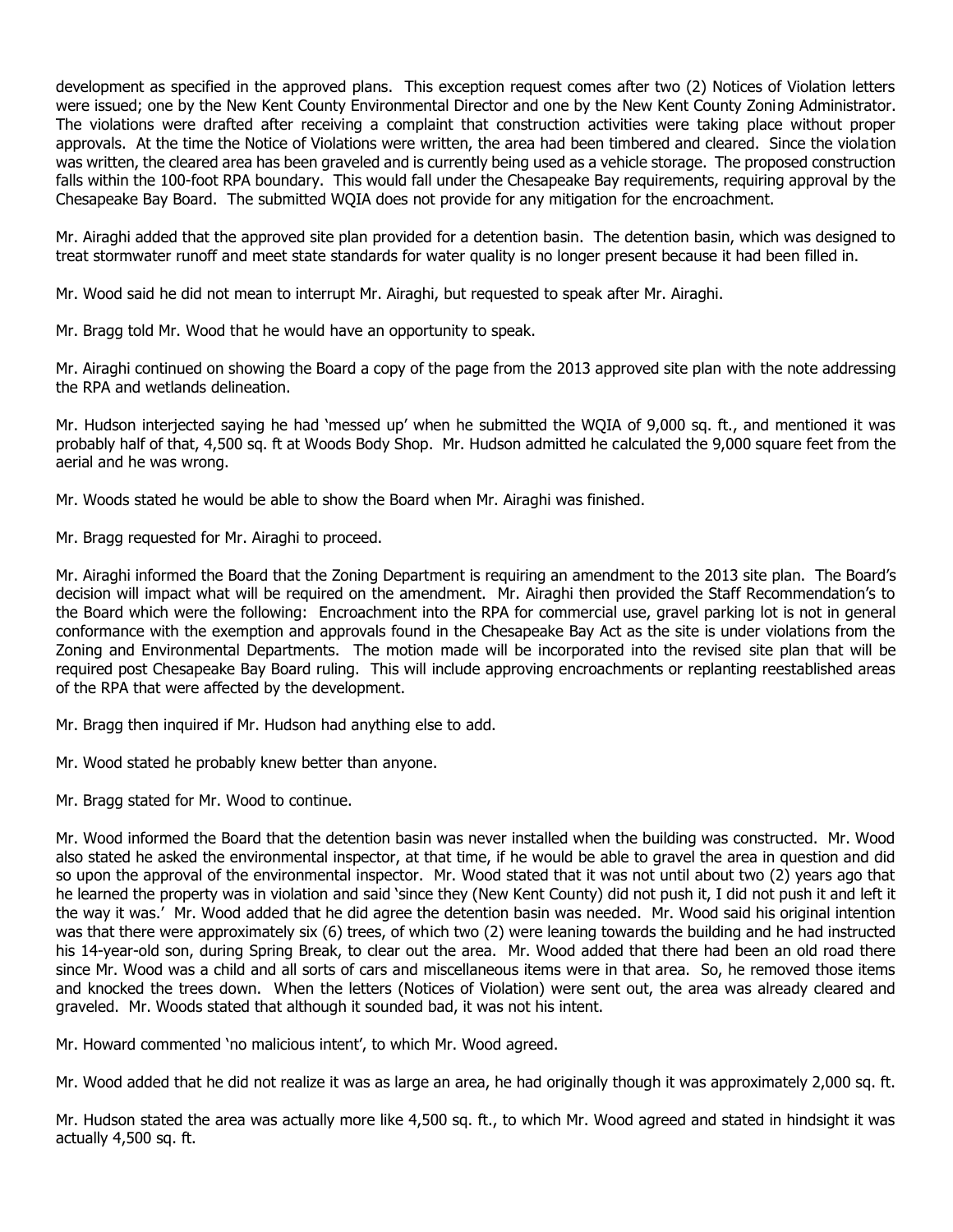Mr. Bragg inquired if the Board had any questions for the applicant and his consultant.

Mr. Ward stated since he had been on the Wetlands Board, he had spent more time reading the information over and reviewing the paperwork because he felt the application was not 'cut and dry'. Mr. Ward stated he pulled up Google Earth, and for the first time realized that the property is located between Route 60 and South Garden Road (he initially thought the property was located nearby a river, etc.). After reviewing the paperwork, Mr. Ward said he then took a drive to the property and looked around for RPA. Mr. Ward mentioned he then drove out to the property again today (the day of the meeting) and looked three (3) times on the back road and only noticed a ditch with a culvert perhaps maybe a quarter of a mile east of the site. Mr. Ward added that he was unable to see exactly where the ditch ended.

Mr. Hudson added that the culverts are all blocked up on South Garden Road.

Mr. Ward mentioned that he was just curious to the location of the RPA on the site, although he did notice some low-lying area where the rock (gravel?) was located.

Mr. Bragg said that he had a site plan with the RPA marked on it.

Mr. Airagh informed the Board that the dash line (as seen on the 2013 site plan and provided to the Board) is the approximate edge of the wetlands and the 100-foot RPA line roughly runs up along the top of the area that was cleared without permits.

Mr. Ward inquired if there was a 50 ft RPA for existing boundaries on properties.

Mr. Airaghi replied that with the Chesapeake Bay Act, anything platted prior to 1989, as long as the project is in general conformance with the Act, a person can encroach in to the 50 ft. landward side of the RPA. In order to encroach into the 50 ft. seaward side, the person would need to come before the Wetlands Board and be granted approval. However, anything platted prior to 1989, in the landward side, may be administratively approved.

Mr. Bragg inquired if Mr. Ward understood what an RPA actually was as far as set distance.

- Mr. Ward confirmed he absolutely did understand.
- Mr. Bragg inquired if there were any other comments or questions from the Board.
- Mr. Howard inquired how long Mr. Wood's father had the business on site.
- Mr. Wood replied his father had owned the business since 1975.
- Mr. Howard inquired if what was existing was what Mr. Wood's father originally purchased.

Mr. Wood replied that he thought his father bought all of the property at the same time, but was not absolutely positive since his father may have bought another piece at a later date.

Mr. Bragg opened the Public Hearing at 6:20PM. Since there were no citizens that wished to comment or speak, the Public Hearing was declared closed at 6:20PM. Mr. Bragg inquired if Staff had any further comments.

Mr. Airaghi confirmed that he had presented the information as was provided by the Environmental Director, as well as to the best of his knowledge.

Mr. Bragg then spoke to the Wetlands Board members regarding the Staff Report and Staff Recommendations for the application. Mr. Bragg then reviewed the Findings to be considered from the Staff Report which included: Minimum necessary to afford relief; Granting the exception will not confer upon the applicant any special privileges that are denied to other property owners who are subject to its provisions and who are similarly situated; The exception request is in harmony with the purpose and intent of the regulations and is not of substantial detriment to water quality; The exception request is not based upon conditions or circumstances that are self-created or self-imposed; Reasonable and appropriate conditions are imposed that will prevent the activity from causing degradation of water quality. Mr. Bragg also included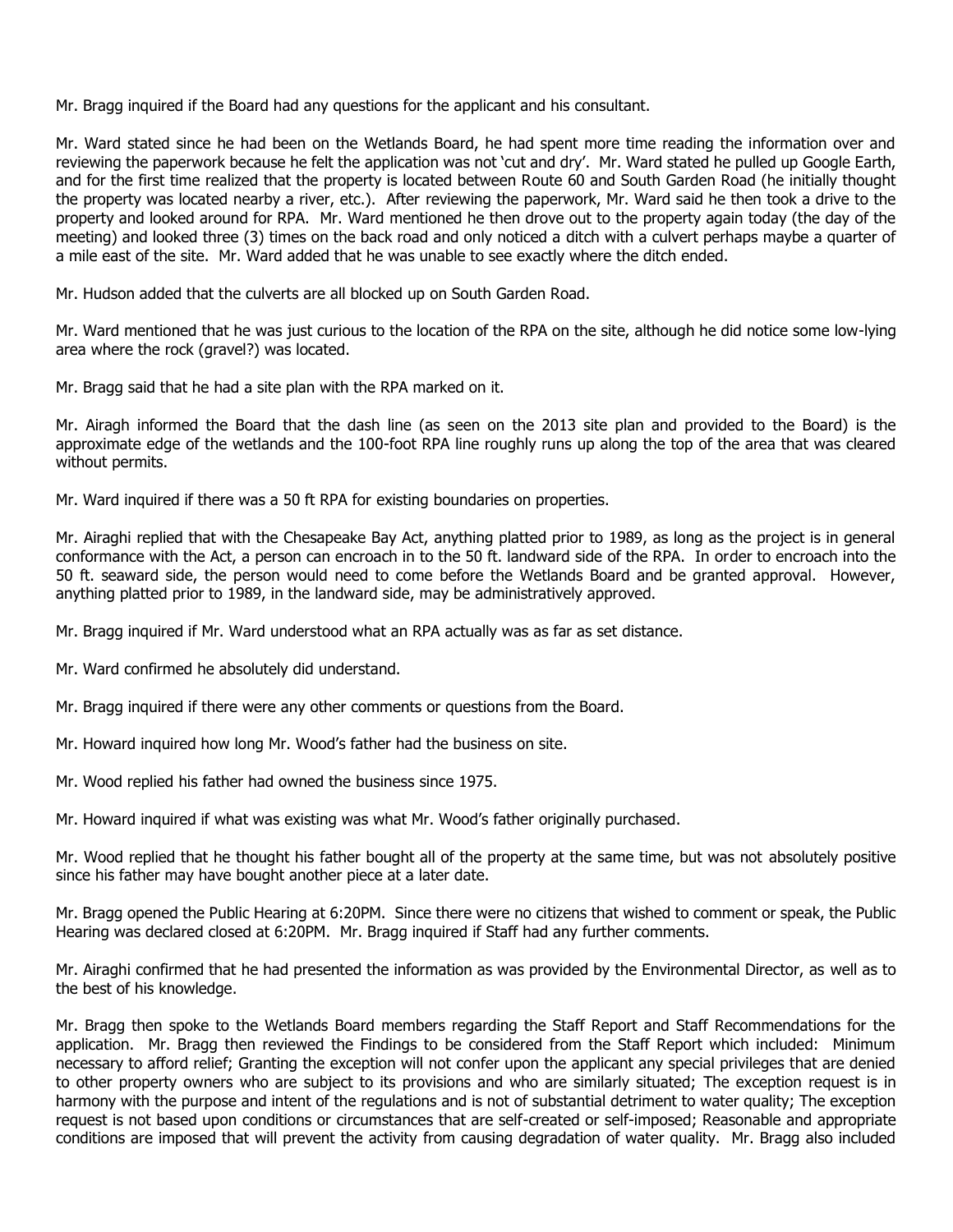Staff Recommendations as the encroachment into RPA for the gravel parking lot is not in general conformance with exemptions or modifications. As the site is under violations from both Environmental and Zoning departments, the motion made will be incorporated into the revised site plan that will be required post-CBPA hearing. This motion will include encroachments or reclaimed and reestablished areas of the RPA that have been negatively affected by the department.

Mr. Bragg stated, if it would be alright with the Board, he would actually like to see another basin, of an adequate size, installed.

Mr. Wood agreed with Mr. Bragg and stated the property actually needed the basin.

Mr. Hudson suggested he could get an engineer to basically install, not necessarily a basin, but a drainage device around the edge.

Mr. Bragg suggested a filter drain or perhaps a berm with a filter.

Mr. Hudson agreed with Mr. Bragg's suggestion and possible placement around the edge.

Mr. Bragg agreed with Mr. Hudson and stated that was one of the concerns he had to resolve since it was a requirement.

Mrs. Richardson asked what was a requirement.

Mr. Bragg replied the requirement was to have some sort of filter basin, as well as replenishment of any vegetation.

Mr. Hudson suggested perhaps a vegetative ditch around edge might be possible.

Mr. Airaghi mentioned that any BMP that will be proposed will have to meet water quality and quantity standards based on impervious cover that remains on site. He added that the county is open to any design as long as it meets that standard, as well as it might not be able to achieve that result with just a vegetative ditch.

Mr. Hudson interjected that he was not an engineer.

Mr. Bragg said it is something that is typically done on these kinds of sites. It is just a normal requirement, whether or not it was a violation or an initial application – this was not an unusual thing.

Mr. Hudson mentioned it would be good for the applicant so that he could achieve his purposed and will also have water quality, to which Mr. Bragg agreed.

Mrs. Richardson raised the question how would anyone know if it (the ditch?) catches the runoff that had been caused by the gravel parking lot.

Mr. Wood's answer was that it was an issue before.

Mrs. Richardson suggested for it to be fixed if it was an issue.

Mr. Airaghi stated the first step in obtaining an amended site plan would be a result of the Board's final decision. The final decision will go into the design of the amended site plan and will then be submitted and reviewed by the Environmental Department to make certain it meets the standards.

Mr. Hudson stated the amended site plan would be completed by an engineer.

Mr. Bragg mentioned the worst-case issues will meet all of the current standards because anything further than that would be very difficult and he would not know how it would be enforced.

Mr. Hudson said that is what Mr. Stauder, Environmental Director, and he had discussed. Mr. Hudson said he informed Mr. Stauder when the WQIA was submitted, that he (Hudson) was not an engineer but it will be contingent on an engineer that gets a site plan together.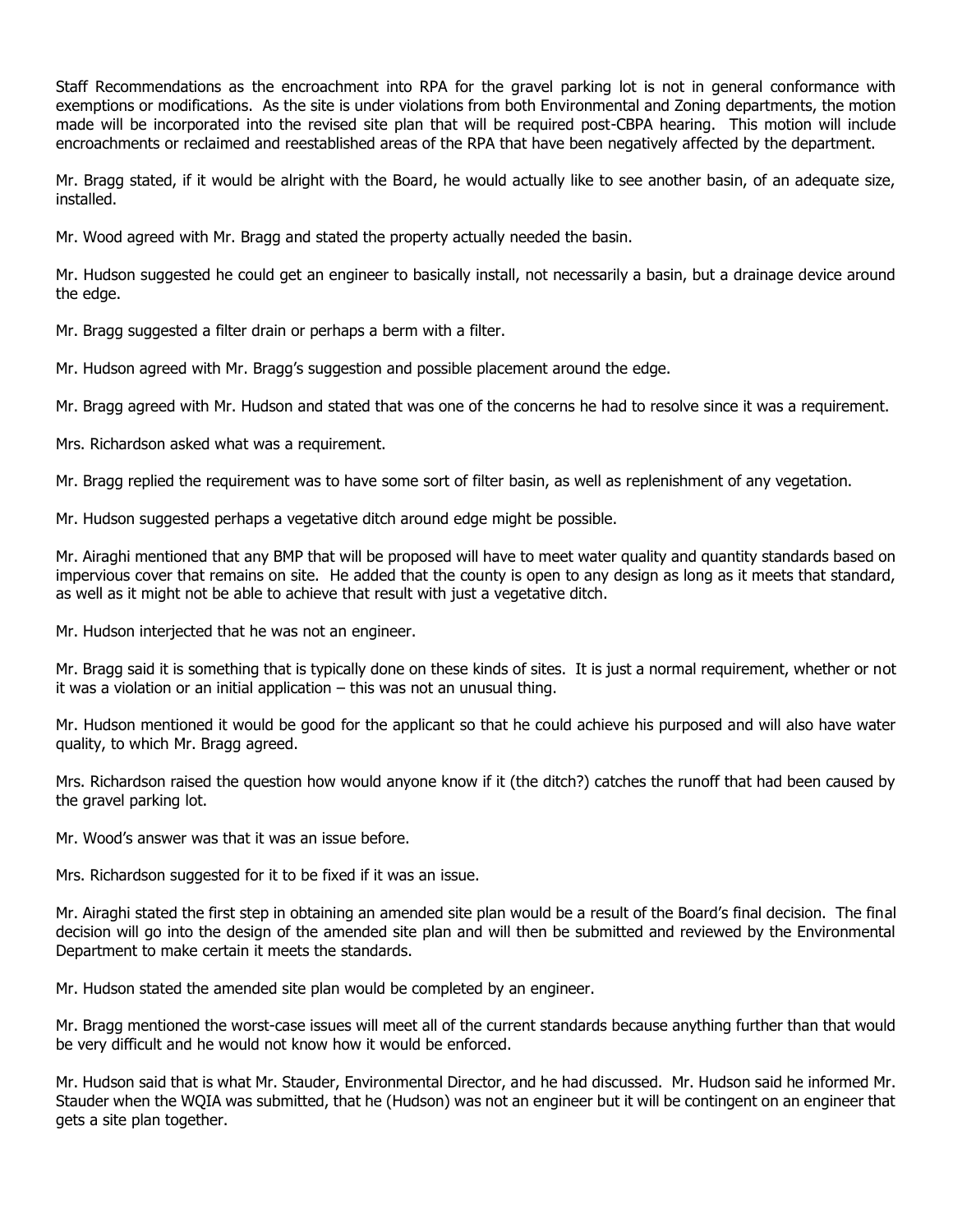Mr. Airaghi added as long as the site plan meets the state standards and the Environmental Department requirements, then then the Environmental Department would be open to the design and it would come from an engineer.

Mrs. Richardson reiterated that whatever the Board requires, will at least improve the water quality – Mr. Bragg agreed.

Mr. Airaghi again stated the applicant will need to meet the water quality and quantity requirements.

Mr. Hudson interjected anything the Board approved would be contingent on that.

Mrs. Richardson added the Board will need to assume it will work.

Mr. Airaghi replied that if the Board moves to approve the application, it can be one (1) of the conditions but ultimately it is the Board's decision. This is the first step and then whatever the Board decides will be considered along with the design in the amended site plan.

Mr. Bragg agreed.

Mr. Ward added that as he drives up and down Rt. 60, he is certain the applicant is in full compliance with air quality control. He added that the applicant's facilities are one of the best maintained compared to some of the used car lots and who knows what runs off of them. Mr. Ward concluded by saying he used common sense.

Mr. Bragg inquired if the Board had any other questions for the applicant and or his consultant.

Mr. Howard motioned for CBPA 369-2018 to be approved and the caveat would be with the stipulation, but did not know how to state that.

Mr. Bragg suggested for a WQIA to be submitted to address landscaping and an upgraded site plan to address additional control issues with the stormwater.

Mr. Hudson added that the applicant already was aware of those items, as well as needing an engineer to become involved.

Mrs. Richardson commented that the recommendations were very good and the Board should include them. The recommendations included all vegetation must be maintained and in a healthy and vigorous growing condition; revised information to be submitted within 30 days.

Mr. Bragg added with the only addition a revised site plan showing location of and supporting mathematics actually showing where the new basin will be located and any other amendments will be consistent with environmental issues there.

Mr. Gleason inquired if 30 days was a reasonable amount of time for the applicant.

Mr. Wood said as far as an engineer to be involved.

Mrs. Richardson questioned if the 30 days was just the site plans.

Mr. Airaghi confirmed the site plans must come from an engineer and the Environmental Department was amenable to the timeline, within reason.

Mr. Hudson stated that he and the applicant would be in contact with the Environmental Department within 30 days.

Mr. Bragg inquired if the Zoning Department had a drop-dead date on the violation.

Mr. Hudson stated he was uncertain if plans would be received in 30 days.

Mr. Airaghi reiterated to Mr. Hudson to maintain forward progress and keep the Environmental Department up to date to avoid further Notices of Violation.

Mr. Bragg requested for Mrs. Carey to read the proposed motion to the Board prior to calling for a vote.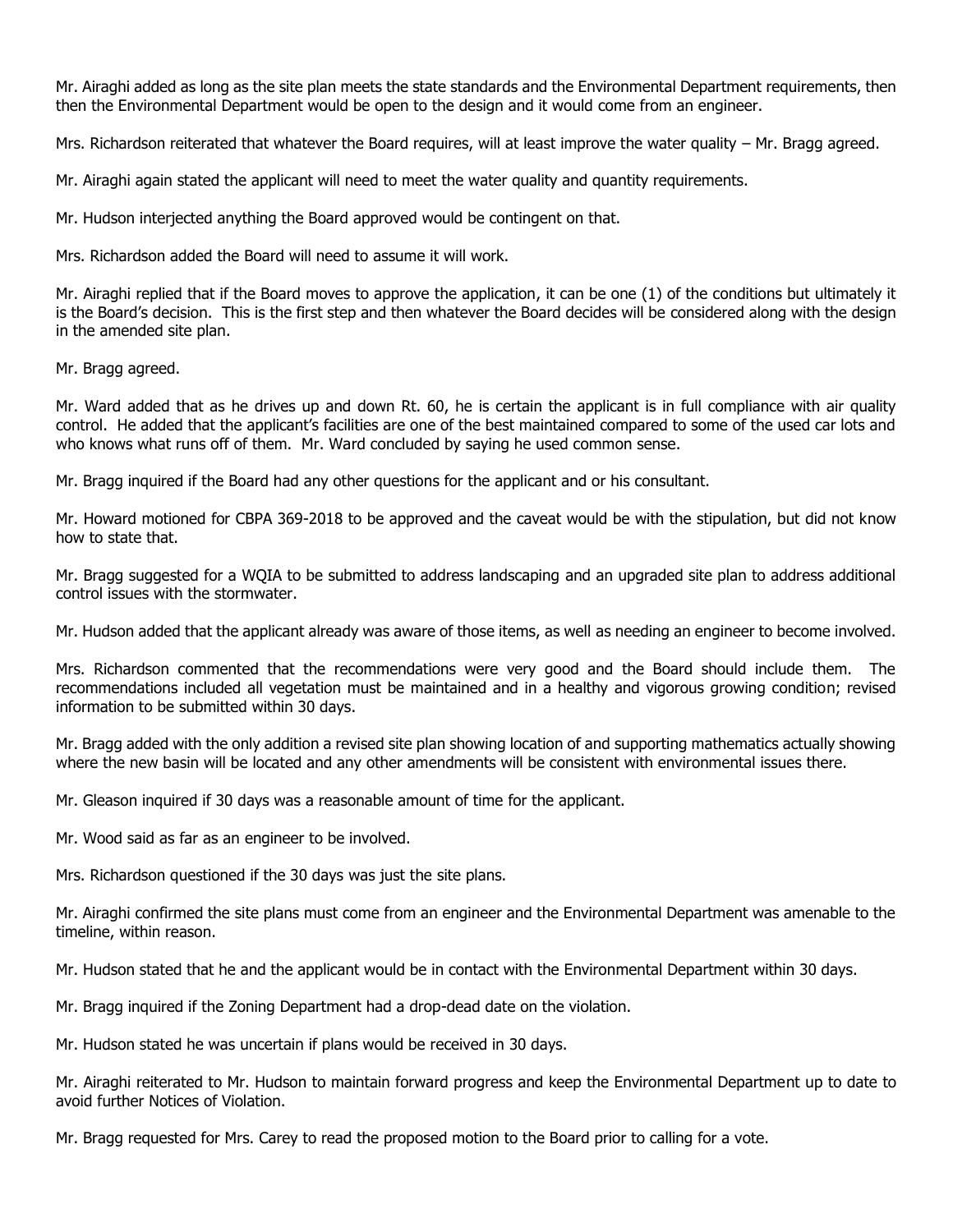Mrs. Carey read the following proposed motion: The motion to approve CBPA Application 369-2018 with the following conditions: A wetland and RPA delineation must be completed; A revised WQIA must be resubmitted to address landscaping in accordance with the CBPA Buffer Manual; All vegetation must be maintained in a healthy and vigorous growing condition. Two (2) years following installation any vegetation that dies, becomes diseased, or fails to flourish must be replaced; Revised information shall be submitted within thirty (30) days to the Environmental Department; as well as the addition of the revised site plan showing the new basin location and consistent with the environmental requirements.

Mr. Bragg confirmed what Mrs. Carey read aloud was the correct motion.

Mr. Gleason seconded the motion.

The Board members, excluding the Alternate member, were polled:

| Mr. Gleason | Aye |
|-------------|-----|
| Mr. Howard  | Aye |
| Mrs. Street | Aye |
| Mr. Ward    | Aye |
| Mr. Bragg   | Aye |

The motion was passed.

Mrs. Richardson, the Alternate member, appeared surprised as to why she did not participate in the vote even though she was appointed to the Board.

Mrs. Carey replied to Mrs. Richardson that she was the Alternate member, to which Mrs. Richardson thanked her and said that she had misunderstood.

### **IN RE: NEW BUSINESS CBPA 546-2018**

Application **CBPA 546-2018**: Mr. Airaghi presented the Staff Report for application CBPA 546-2018, submitted by Tyronne L. East, Jr., for an exception to construct a residential pool, as well as associated hardscaping and landscaping at Tax Map Parcel# 38-3-16, GPIN# I32-3731-3979. The total square footage of disturbance in the RPA is approximately 608 square feet. According to the proposed plan, the deck that is on the rear of the house is to be removed and replaced with hardscape patio.

Mr. Hudson confirmed that the applicant, Mr. East, will remove all of the existing gravel and replace with a pool.

Mr. Airaghi continued with the Staff Review and Findings: The lot was platted in 1992 and the home was constructed in 1994. Based upon septic system drawings that were reviewed as a part of the WQIA, the primary drain field is on one side of the house and the reserve drain field in located on the other – this being the reason why the pool is proposed at the rear of the property. With the current conditions, the house sits atop a bluff approximately 30-35 feet above the RPA feature. The existing trees are to remain and no vegetation is proposed to be removed during this construction. No mitigation or planting outside the landscape plants is proposed either, as no vegetation will be removed. Currently, the RPA has been cleared and landscape gravel installed between 2002 and 2007. The current owner/applicant, Mr. East, purchased the property in early 2018. The clearing and landscape gravel were done without any approvals from either the Wetlands Board or the Environmental Department. Mr. Airaghi then showed the Board the proposed plan which showed the location of the pool, hardscapes and landscaping. Mr. Airaghi also pointed out the not on the deck of the rear of the house which said to remove deck. The deck will be removed and the trees in the existing conditions will remain. Traditional Erosion and Sediment controls are proposed to be used during the construction, pending approval of the application, and a permit from the Building Department will also be required.

Staff recommendations include the proposed addition of the pool and hardscaping would not degrade the RPA any further than the gravel lot that currently exists in the area. However, there were never any approvals or permits obtained for the encroachment and installation of the gravel area within the RPA buffer by the previous owner. As the site sits atop a steep bluff, and minimal drainage moves across the area, staff recommends the following two conditions, if the Board chooses to approve the pool and hardscaping as a whole: Full reclamation of an additional gravel area equal to the requested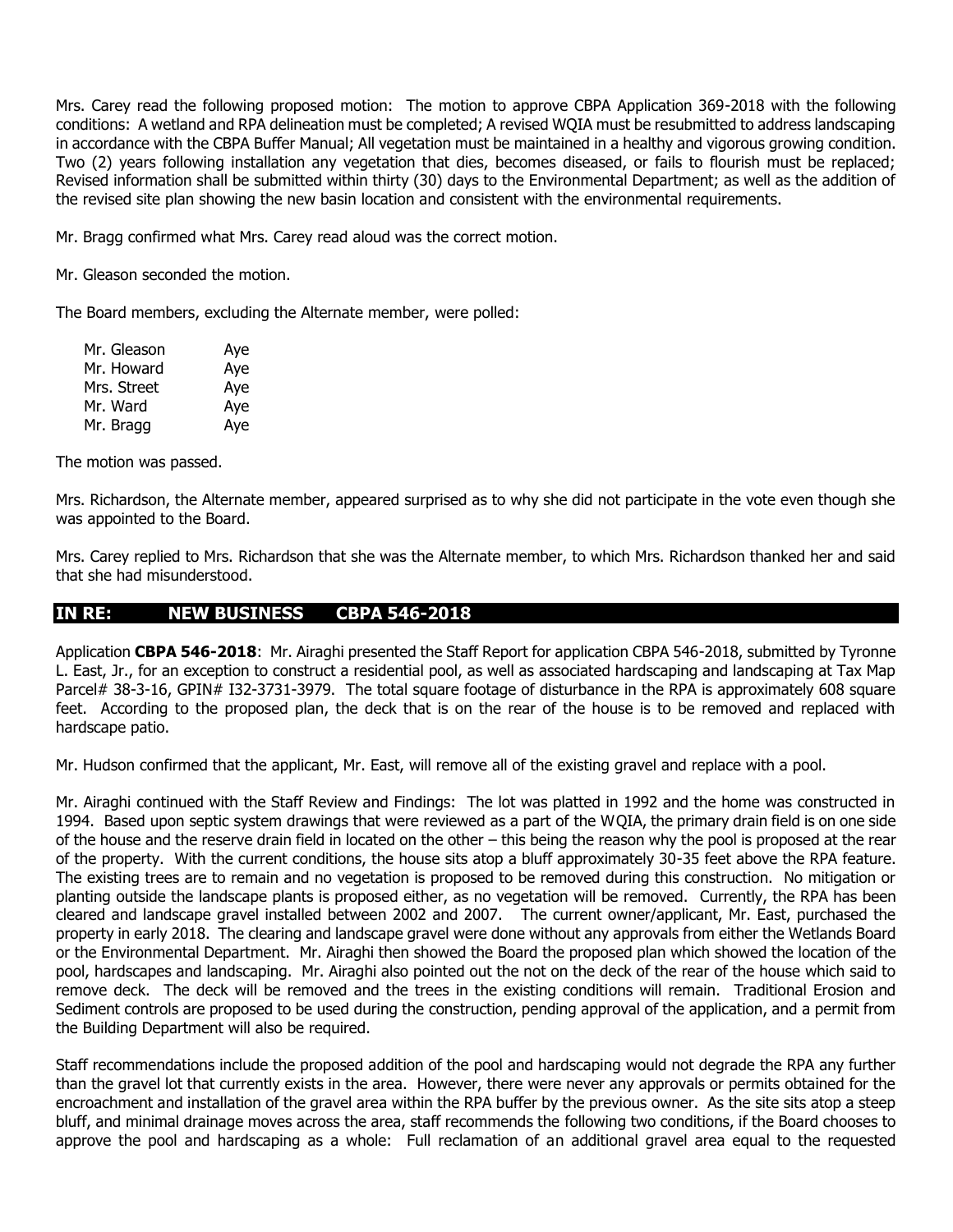encroachment. The reclaimed area should be adjacent to the undisturbed portion of the RPA that lies on the site; A landscaping plan that details location, number, and species of plantings to be installed on site. Recommended species and number should be in accordance with the Chesapeake Bay Buffer Manual specification per square foot of disturbance. Also, to be detailed in the plan, is the reclamation and reestablishment of 608 sq. ft. of the previously cleared RPA buffer. Mr. Airaghi added that currently there is gravel between the house and the framed garage next to the undisturbed RPA.

Mr. Bragg inquired if there were any comments or questions of the Environmental Staff.

Mr. Ward inquired about the location of the reclaimed area.

Mr. Airaghi confirmed the current location of the landscaping gravel, as well as another gravel area that is located between the house and the framed garage. Mr. Airaghi mentioned he believed that was what the Environmental Director, Mr. Stauder, was referring to as the additional reclaimed area adjacent to the RPA.

Mr. Hudson informed the Board that the applicant is currently out of the country and would like to remove all of the gravel and install a pool and landscaping. Mr. Hudson added that he did not think that the applicant would want to be tied into having the county approve a landscape plan.

Mr. Bragg inquired what sort of landscaping is being considered because it is a minor area anyway.

Mr. Hudson agreed with Mr. Bragg regarding the minor area and replied he was unsure about the landscaping considerations. Mr. Hudson added that he did not feel the applicant would want to be tied into doing native plantings, etc.

Mrs. Richardson asked if there were any consideration for placing the pool outside of the RPA or if it was impossible.

Mr. Hudson answered that the applicant had a drain field on one side and a reserve on the other side of the house and obviously the applicant would want the pool right at the river.

Mrs. Richardson agreed but stated that was the location of the RPA and the whole purpose of the RPA is to be protecting.

Mr. Ward inquired if the encroaching was on 15 feet, or not that much.

Mr. Hudson stated when a person pays that kind of money for a piece of property, they want to have a pool.

Mrs. Richardson replied no and if everyone encroached into the RPA then there would be no water quality protection.

Mr. Ward posed the question of with the house and gravel in the current location what more detriment is the pool going to do other than the gravel is currently doing?

Mrs. Richardson commented that the gravel should not be in that area either.

Mr. Ward said the gravel will no longer be in the location, the pool will be.

Mr. Bragg interjected and said what he (Mr. Ward) is saying is the impermeable surface area does not change.

Mr. Ward added if a person thinks about it, the pool will catch more water than the gravel never did.

Mr. Bragg stated there is no more impermeable surface of the pool than gravel and the gravel, as it is in the current location, is already packed with water. As a result, there are no more benefits from it (gravel) and any proposed minimal landscaping, regardless of what it is and when it is examined at the time of grading, that is part of the pool installation that will be addressed at that time.

Mrs. Richardson apologized and said she just had to play the Devil's Advocate in this situation. She questioned by saying why, just because there is an impervious surface that currently exists, it should be allowed to remain? Why not make it pervious?

Mr. Hudson replied okay, we will just let it stay there – what sense does that make?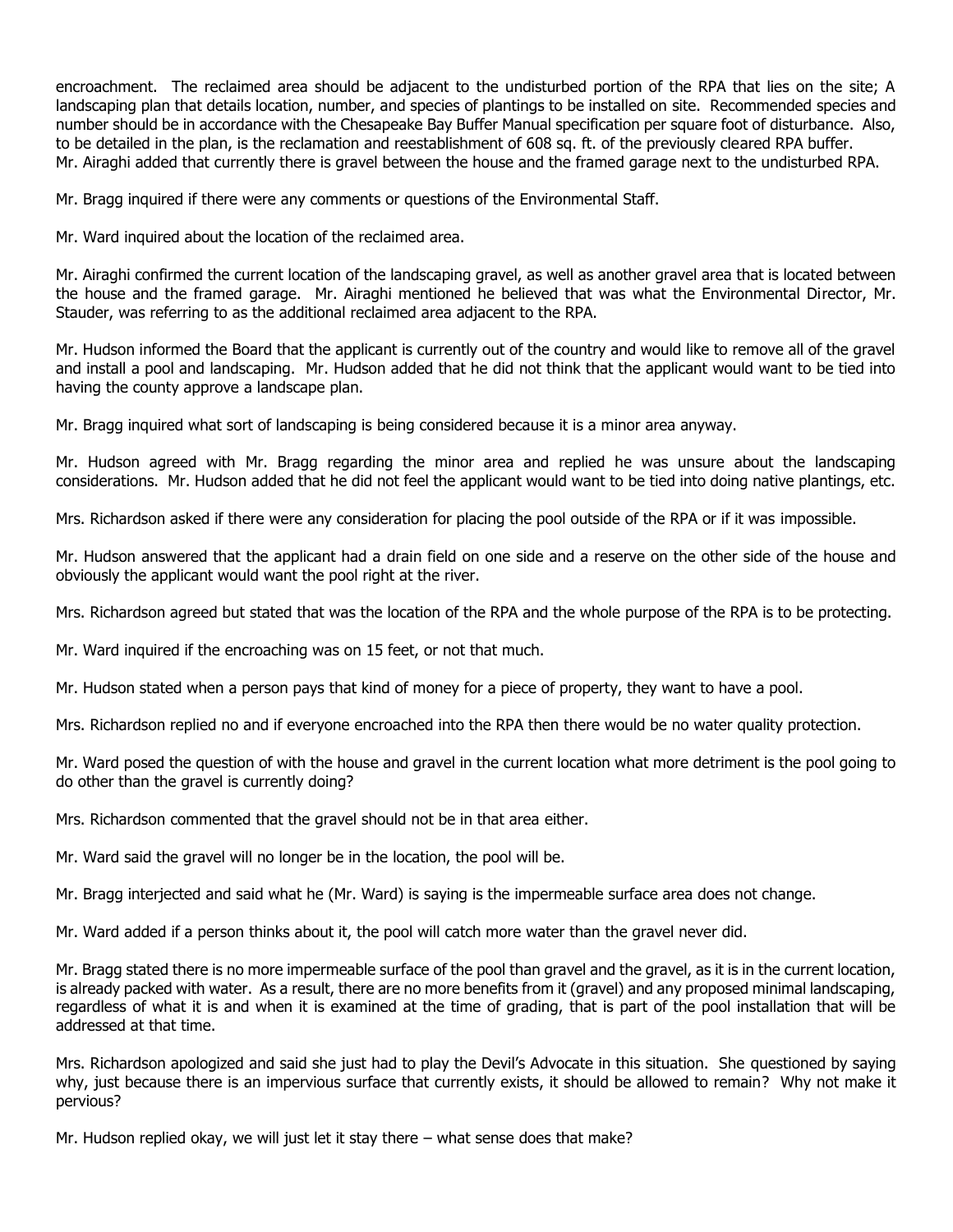Mrs. Richardson disagreed and said the gravel should not be there, it is in violation.

Mr. Hudson questioned who would remove it (the gravel).

Mrs. Richardson said the applicant would be the person responsible to remove the gravel.

Mr. Hudson questioned how can the applicant be made to remove the gravel since he only purchased the property earlier this year. He again questioned who would be responsible for the gravel removal.

Mrs. Richardson said when purchasing a home, the potential buyer should look at all regulations relating to the house. Essentially, the buyer is on notice that there is an existing RPA and it should not be impervious. Now, it appears that since the property was already in violation at the time of purchase, the discussion leans towards just keep it that way. Mrs. Richardson then expressed her dissatisfaction and called it reprehensible. She concluded by stating what did it matter, she did not have a vote anyway, don't worry – she was just an Alternate.

Mr. Hudson answered that he was not worried.

Mr. Gleason asked Mr. Hudson if the pool would use fewer square feet than the existing gravel.

Mr. Hudson confirmed Mr. Gleason was correct.

Mr. Gleason said given that information, the gravel removal might be considered as an improvement.

Mr. Bragg added that the landscaping will capture and act as a buffer for any runoff, to which Mr. Hudson agreed.

Mrs. Richardson asked if the applicant was going to do the additional landscaping.

Mr. Bragg answered the applicant will take out an area equal in size, or nearly equal in size, to the existing gravel. Basically, the applicant is mitigating through the minimal landscaping below where the pool will be, as well as removal of the gravel and installation of the pool.

Mr. Hudson confirmed that the applicant did want to remove all of the gravel.

Mr. Bragg added that even if the applicant did not want to install a pool, he did not know of any minimum requirement to remove the gravel, and stated that it might even be seen as an improvement.

Mr. Airaghi stated to the Board if the applicant was not proposing installation of a pool, then the county would not have written any violation for past violations. Mr. Airaghi informed the Board, what the county does for one citizen they must do for all citizens.

Mr. Hudson confirmed Mr. Airaghi's statement and added the gravel would not have been an issue if the application for a pool installation was not presented.

Mr. Airaghi mentioned with the installation of the pool, as well as the knowledge of the previously existing violation, the county is attempting to have at least some of the RPA replanted with vegetation.

Mr. Bragg reviewed the findings to be considered with the Board members prior to calling for a vote on the application.

Mrs. Richardson inquired if the Board votes to use the suggested revised plan with the WQIA and vegetation, who will return and inspect the property?

Mr. Airaghi replied that a part of the application will be to have the Environmental Department return for inspections.

Mr. Bragg then requested a motion be made.

Mr. Hudson again requested that there be no requirements made for the landscaping.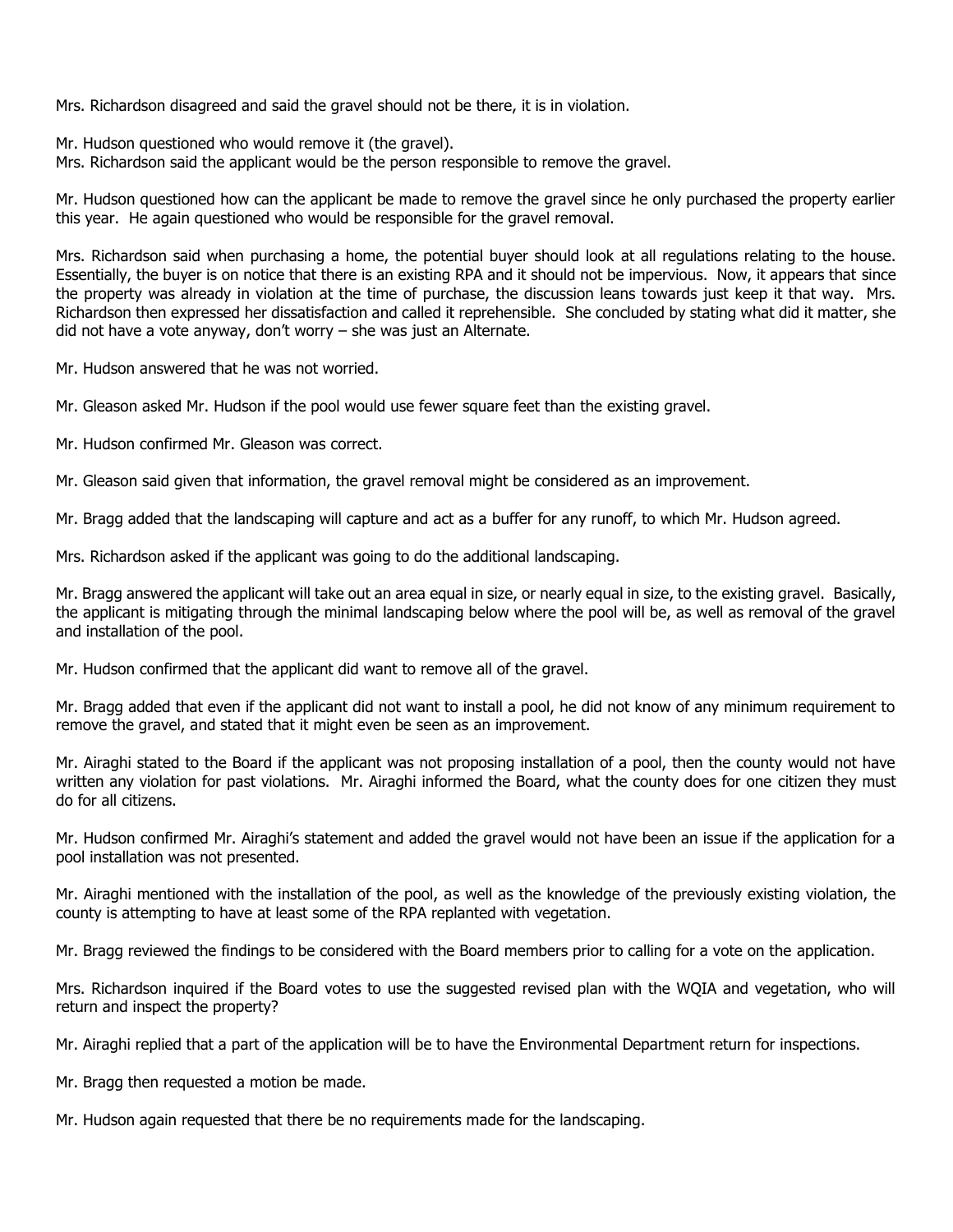Mr. Ward asked if the motion was to approve the application and adding land reclamation.

Mr. Bragg answered the motion was to include the following with the approval: a revised site plan and WQIA be resubmitted to address the landscaping plan and reclamation of an area equal to the requested encroachment; all vegetation must be maintained in a healthy and vigorous growing condition. Two (2) years following installation any vegetation that dies, becomes diseased, or fails to flourish must be replaced; revised information shall be submitted within thirty (30) days to the Environmental Department.

Mr. Airaghi added that probably what Mr. Hudson is requesting is to do away with the landscaping plan and just do the reclamation.

Mr. Hudson stated he would ask that the Board just approve the application without the landscaping plan because he did not think it was necessary – no vegetation will be removed.

Mr. Bragg told Mr. Hudson he understood and asked to what a landscaping plan actually was. According to the manual, it is what will replace the gravel area that is being removed and the vegetation that is used is the landscaping plan. Whatever is planted below the pool, if anything, will be the landscaping plan.

Mr. Hudson again stated he did not feel the applicant should have to be required to do anything because he is only removing the gravel - no tree or vegetation will be removed.

Mr. Bragg then questioned if the applicant will reclaim the gravel removal area with vegetation or grasses.

Mr. Hudson replied that he did not know if the applicant had a landscaping plan, or if he was going to do it (the landscaping) himself.

Mr. Bragg stated it did not matter and inquired what general types of things will the applicant put back.

Mr. Airaghi added that the application read typical landscaping plan to be installed following construction. Mr. Airaghi added that when Mr. Stauder, Environmental Director, said landscaping plan following buffer manual, it was asking for information that specified number of plants and trees.

Mr. Hudson reiterated that the applicant should not be required to do any landscaping plan.

Mr. Airaghi replied that the decision was for the Board to decide.

Mrs. Richardson inquired if there would be a problem if the applicant simply used regular, not native, plant and just installed landscaping.

Mr. Hudson replied it would not be any problem, but that is not what the manual states.

Mr. Ward inquired if the applicant was able to just use grass or something like fescue.

Mr. Bragg suggested for a normal reclamation plan per the vegetation zone.

Mr. Hudson confirmed that the applicant will plant and make things look nice. Mr. Hudson again stated he just did not want the applicant tied down to doing native plantings.

Mrs. Richardson added the manual did not state that.

Mr. Bragg confirmed, said it was his error and then asked for a vote.

Mr. Ward requested for a summary of the motion once more.

Mr. Bragg read the proposed motion to the Board members and asked for any addition, deletions or corrections.

Mrs. Richardson seconded the motion and then inquired if she was allowed to do so.